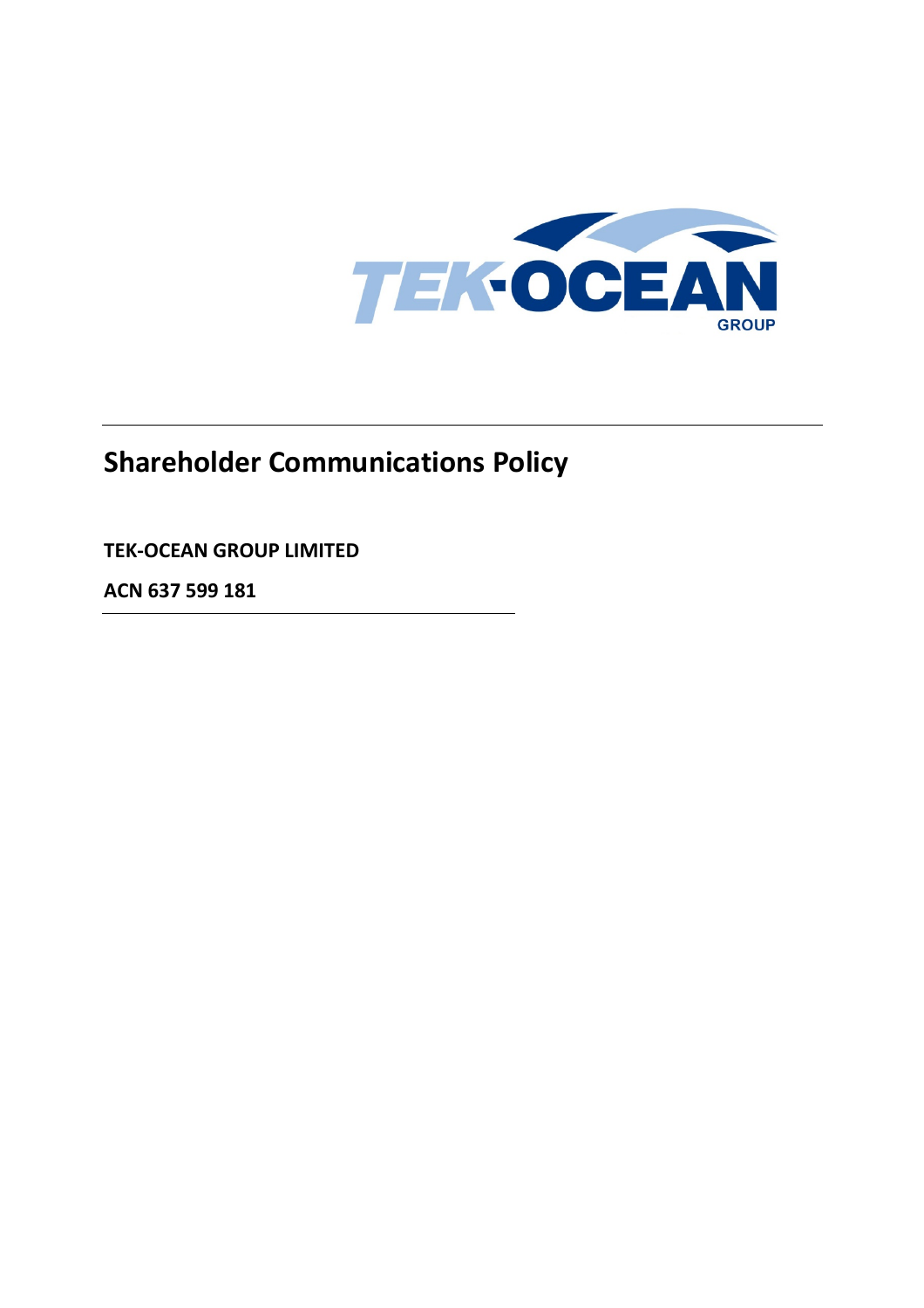### **1 Purpose**

- 1.1. Tek-Ocean Group Limited (ACN 637 599 181) (**Company**) has adopted this Shareholder Communications Policy (**Policy**) to ensure that shareholders are informed in a timely and readily accessible manner of all major developments concerning the Company.
- 1.2. The purpose of this policy is to promote effective 'two-way' communication with shareholders and to encourage and facilitate participation at the Company's general meetings and deal promptly with the enquiries of shareholders.

#### **2 Methods of Communication**

- 2.1. Information is provided to shareholders through, but is not limited to:
	- (a) the Company's annual and half-yearly reports;
	- (b) market releases to the Australian Securities Exchange (**ASX**) in accordance with continuous disclosure obligations;
	- (c) the Company's website; and
	- (d) the annual general meeting (**AGM**).
- 2.2. The Company encourages shareholders to receive company information electronically by registering their email address online with the Company's share registry.
- 2.3. Shareholders may communicate with the Company by:
	- (a) contacting the Company by telephone, mail or facsimile (contact details are available from the Company's website);
	- (b) the contact page on the Company's website;
	- (c) participation at the AGM (see section 5 below); or
	- (d) participation at analyst and investor briefings which may be conducted from time to time (see section 6 below).
- 2.4. Where appropriate, a summary of the views and matters of concern or interest to shareholders be communicated to the Board.

### **3 Market Releases**

- 3.1. The Company will make announcements to the market in accordance with the applicable listing rules (see also the Company's Continuous Disclosure Policy).
- 3.2. All announcements released to the market are available to shareholders:
	- (a) under the investors section of the Company's website; and
	- (b) under the company announcements section of the ASX website.

#### **4 Website**

4.1. The Company's website is the primary medium of providing information to all shareholders.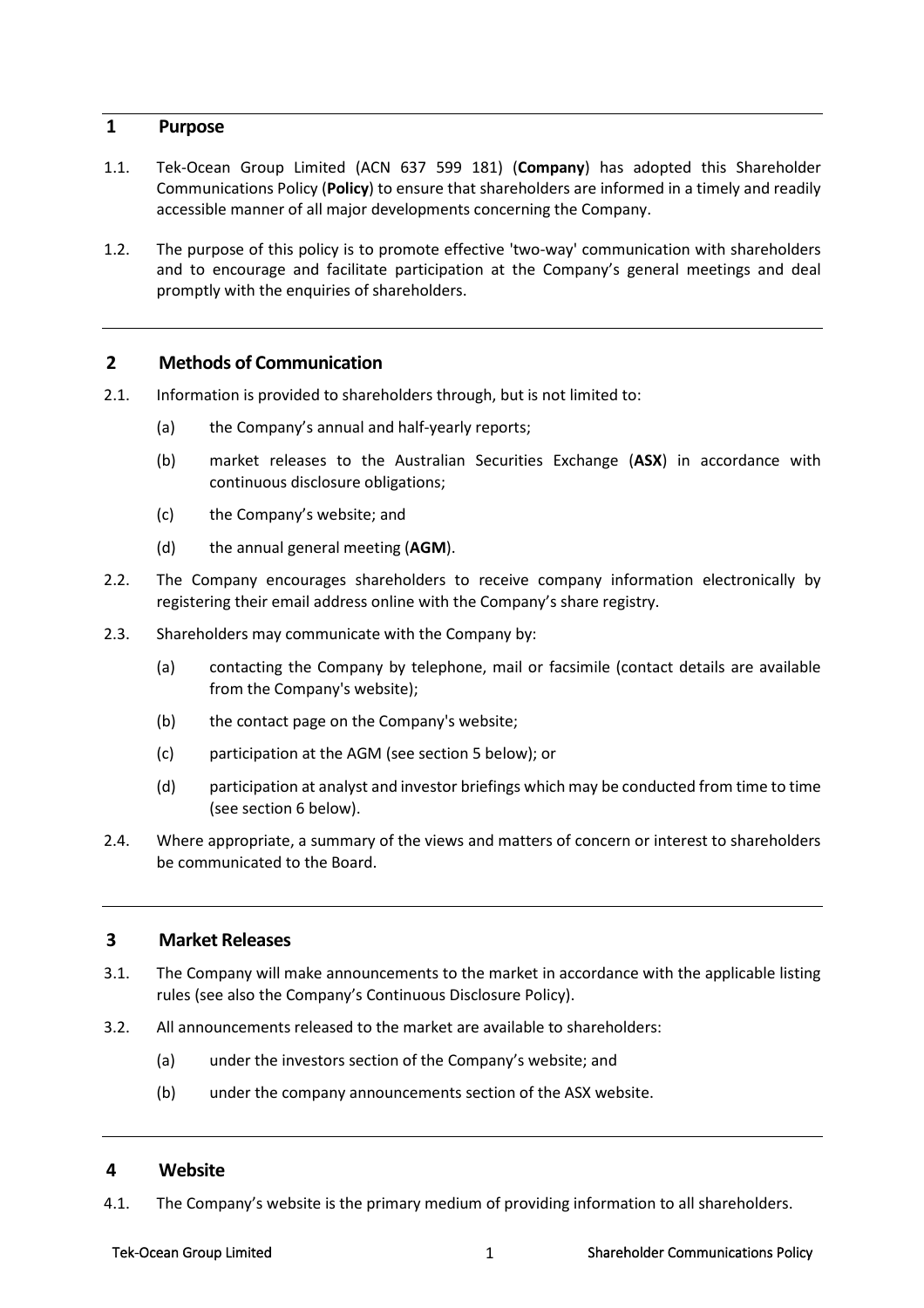4.2. The Company's website will contain information relevant to shareholders and stakeholders, including announcements made to the market by the Company (including all financial results, annual reports and press releases), board and board committee charters, corporate governance policies and other material relevant to shareholders.

# **5 Annual General Meeting**

- 5.1. The AGM provides an important opportunity for the Company to provide information to its shareholders and a reasonable opportunity for informed shareholder participation. At the AGM, shareholders can express their views to the Board and vote on the Board's proposals. All shareholders are encouraged to attend the AGM.
- 5.2. As a general approach, the notice convening the AGM will state that shareholders unable to attend the AGM are invited to submit questions in writing up to 5 business days prior to the AGM. Any questions and responses will be included in the record of the AGM.
- 5.3. The date, time and location of the AGM will be provided in the notice of meeting.
- 5.4. The notice of meeting and proxy form will be distributed to all shareholders prior to the AGM in the timeframe set by the Corporations Act and will be available on the Company's website.
- 5.5. The Company's auditor will attend its AGM and will be available to answer any questions regarding the conduct of and any issues arising from the audit or the preparation and content of the auditor's report.

### **6 Analyst and Investor Briefings**

6.1. The Company may conduct briefings for analysts and investors from time to time to discuss matters concerning the Company. In these cases, the protocols set out in the Company's Continuous Disclosure Policy will apply.

# **7 General**

- 7.1. **Annual report**: Unless shareholders have elected to have a hardcopy of the annual report mailed to them, the annual report (or a link where it can be downloaded) will be emailed to shareholders (to the email address recorded on the Company's share register) prior to the AGM within the timeframe set by the Corporations Act.
- 7.2. **Half-year and full year results:** The half-year and full-year results are announced to the ASX pursuant to the ASX Listing Rules and are available to shareholders in the same manner as other ASX announcements.
- 7.3. **Shareholder privacy:** The Company recognises that privacy is important and will not disclose registered shareholder details unless required by law. However, shareholders should be aware that certain details of holdings in a public company are publicly available by law. Shareholder details will only be used by the Company in accordance with applicable privacy laws.

#### **8 Questions**

8.1 Any questions about this policy should be referred to the Company Secretary.